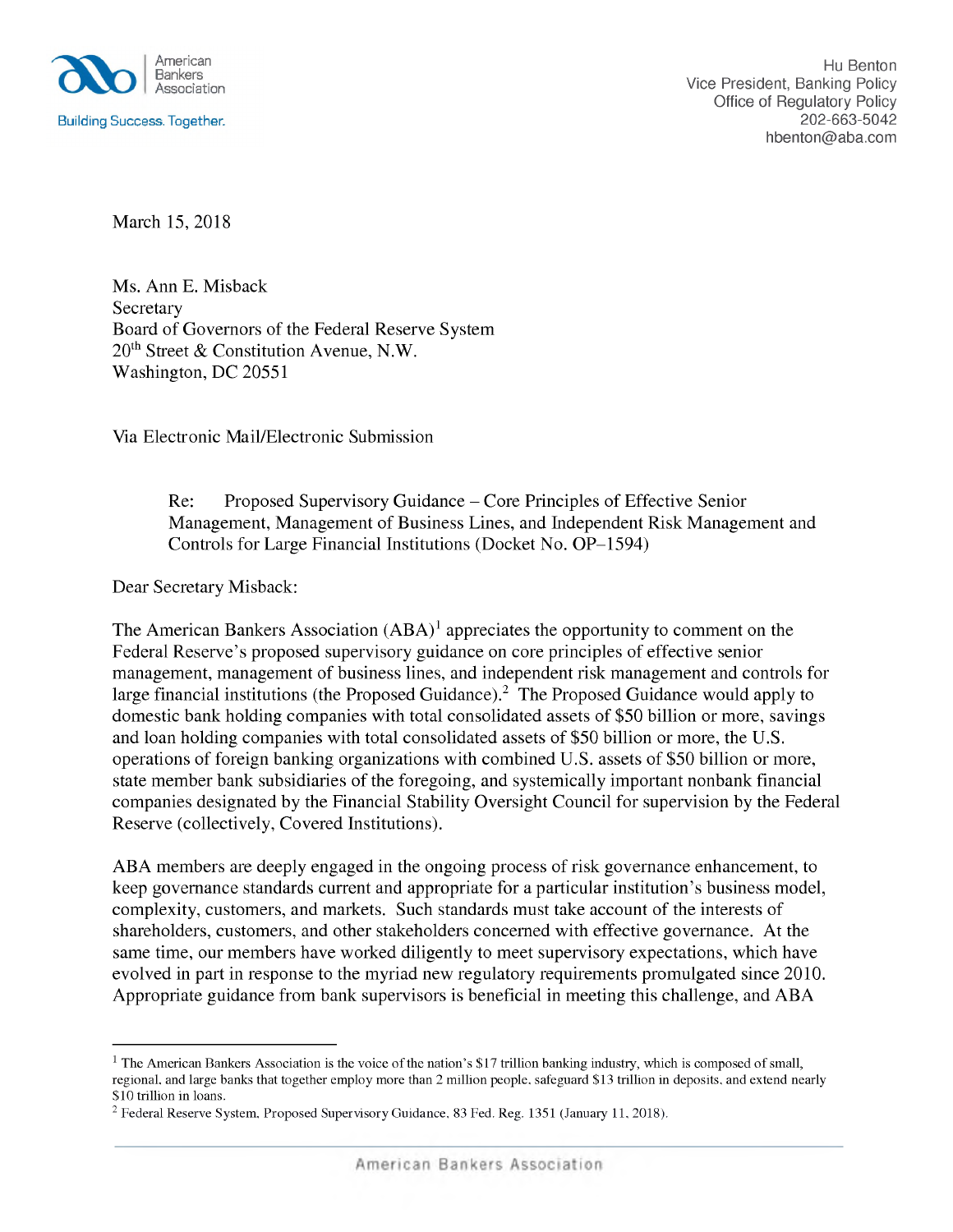*appreciates the Federal Reserve's efforts reflected in the Proposed Guidance, as well as in other recent related actions and statements.3*

*As discussed in more detail below, ABA wishes to highlight the role of supervisory guidance in the broader scheme of supervisory activity, which also includes promulgation of regulations; conduct of examinations; and general dialogue with the industry, other governmental authorities, and the public. Each of these activities has a distinct role in effective supervision and the maintenance of safety and soundness of the banking industry. To be effective, each supervisory element should be used appropriately without blurring the distinctions. Guidance in its appropriate role is very useful in supporting compliance in general and maintaining the productivity of dialogue between supervisors and supervised institutions. Abused, it may undermine the supervisory process as well as the efficient management of institutions.4*

*Many ofABA's detailed comments seek to clarify the Proposed Guidance's role as supervisory guidance. Focusing on key principles should allow for varying approaches appropriate for each Covered Institution. ABA notes several concerns, however, about the Proposed Guidance's details and offers the suggested changes below to improve the success of implementation.*

- *• The Proposed Guidance's coverage ofroles and responsibilities should be more flexible, allowing each Covered Institution to determine a generally appropriate division of labor, if all necessary functions and responsibilities are adequately covered across the organization.*
- *• Many aspects of the Proposed Guidance should be revised to take into account materiality of the risks in question.*
- *• Some terminology, such as the word, "ensure," may inadvertently create an inappropriate standard or lead to confusion and inconsistent interpretation.*
- *• The Proposed Guidance's treatment of exceptions to risk limits should be modified to reflect the more nuanced approach common in Covered Institutions, in which exceptions below certain thresholds may be handled within business lines under established parameters.*
- *• The Proposed Guidance should be clarified to state that governance for development and approval of new products and services can allow testing and prototypes without complete buildout of risk controls and other safeguards more appropriate for a fully deployed product or service. The final guidance could simply specify that there should be in place controls appropriate to the material risks likely inherent in the testing phase.*

<sup>&</sup>lt;sup>3</sup> See Federal Reserve System, Proposed Guidance on Supervisory Expectation [sic] for Boards of Directors, 82 Fed. Reg. *37,219 (August 9, 2017).*

<sup>&</sup>lt;sup>4</sup> See, e.g., Speech by Federal Reserve Chairman Jerome H. Powell, The Role of Boards at Large Financial Firms, at the Large *Bank Directors Conference, Chicago, Illinois, at https://www.federalreserve.gov/newsevents/speech/powell20170830a.htm* (August 30, 2017), referring to the need to reduce imposition through supervisory guidance of "check-the-box" exercises on bank *boards.*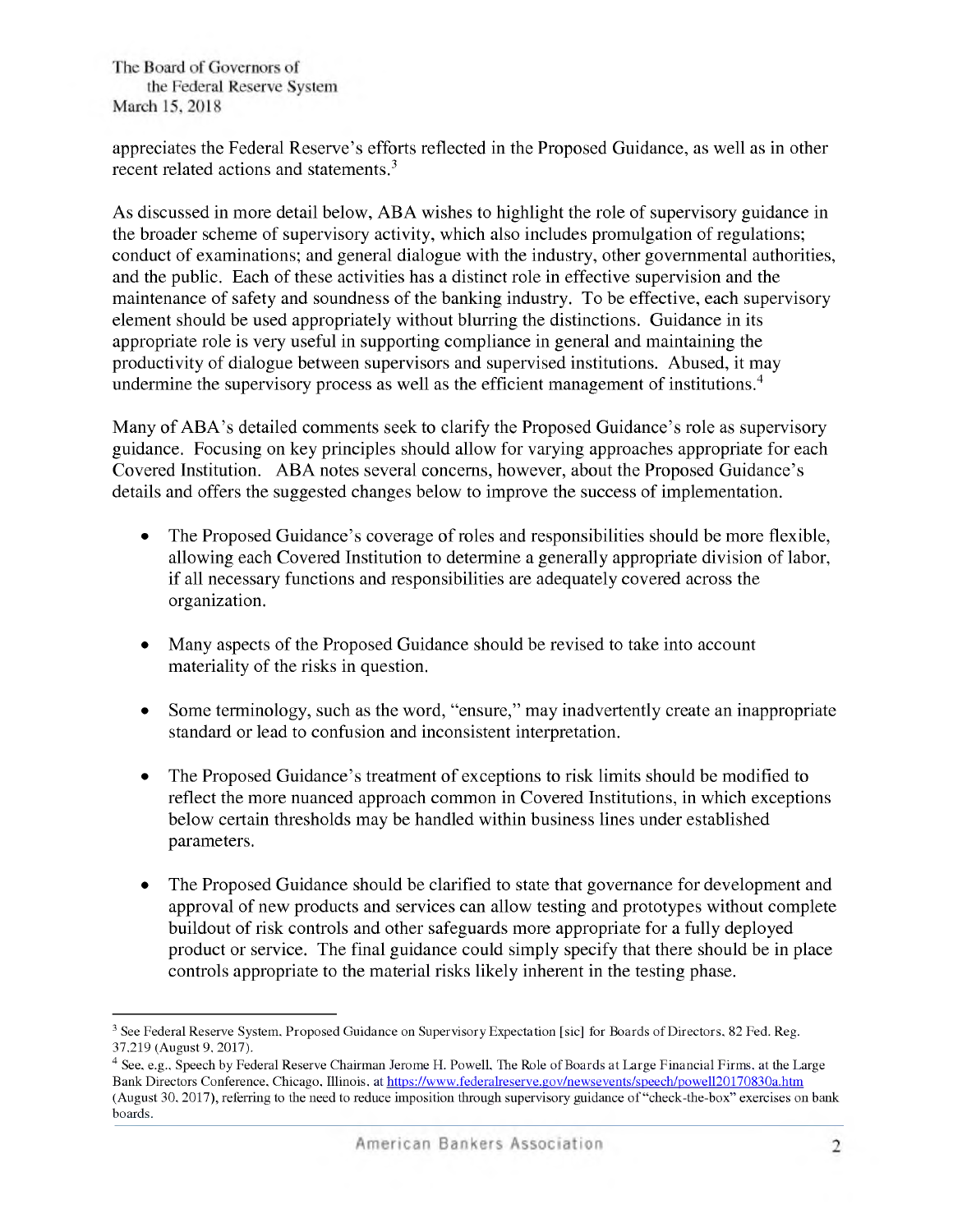- *• Successful implementation of any final guidance will entail significant training of frontline and supervisory examination staff.*
- *• The final guidance should expressly acknowledge that the Federal Reserve will rely on and give deference to the supervisory framework and conclusions of the primary federal regulator of any insured depository institution subsidiary of a Covered Institution.*

# *Discussion*

 *. A more flexible approach to establishing roles and responsibilities will promote effective risk governance tailored to each Covered Institution's business model, complexity, customers, and markets.*

*The Proposed Guidance offers broad, generic definitions of "senior management" and "management ofbusiness lines."6 Though it notes that management of a business line may also be part of senior management,7 ABA recommends that the final guidance make clear that the division of labor and responsibilities among managers responsible for day-to-day management of one or more business lines, and that ofthe firm as a whole, is in management's discretion. The final guidance could, of course, state that accountability for the total scope of key responsibilities contemplated in the Proposed Guidance's definitions ofthe two groups should be clearly allocated and the allocation clearly communicated.*

*For example, the Proposed Guidance affirms that business line management "should provide training and development to its staff to ensure sufficient knowledge of business line activities; compliance, operations and risk management processes; controls; and business continuity."8 In many Covered Institutions, training is not managed or controlled by business line management other functions outside the business lines, such as Human Resources and/or Compliance, may fulfill all or part of that responsibility. The guidance should allow that as long as the responsibility for furnishing training is clearly allocated and adequate resources are delivered according to the Covered Institution's particular organization, the Proposed Guidance's supervisory objectives will be served.9*

*Similarly, business lines at Covered Institutions in many cases do not have captive information technology functions, for which they control hiring, budgeting, strategic planning or day-to-day activity. The Proposed Guidance's language suggests, however, that business line management should be responsible for delivering management information resources and other infrastructure*

<sup>&</sup>lt;sup>5</sup> "Senior management" is defined as, "the core group of individuals directly accountable to the board of directors for the sound *and prudent day-to-day management of the firm." Proposed Guidance at 13 6, n. 28.*

*<sup>6</sup> "Management ofbusiness lines is defined as, "the core group ofindividuals responsible for prudent day-to-day management of a business line and accountable to senior management for that responsibility. Proposed Guidance at 13 7.*

*<sup>7</sup> See Proposed Guidance at 13 7, n. 3 .*

*<sup>8</sup> Proposed Guidance at 13 9.*

<sup>&</sup>lt;sup>9</sup> Of course, business line management may appropriately have input into what scope and depth of training its business line's *staff should receive.*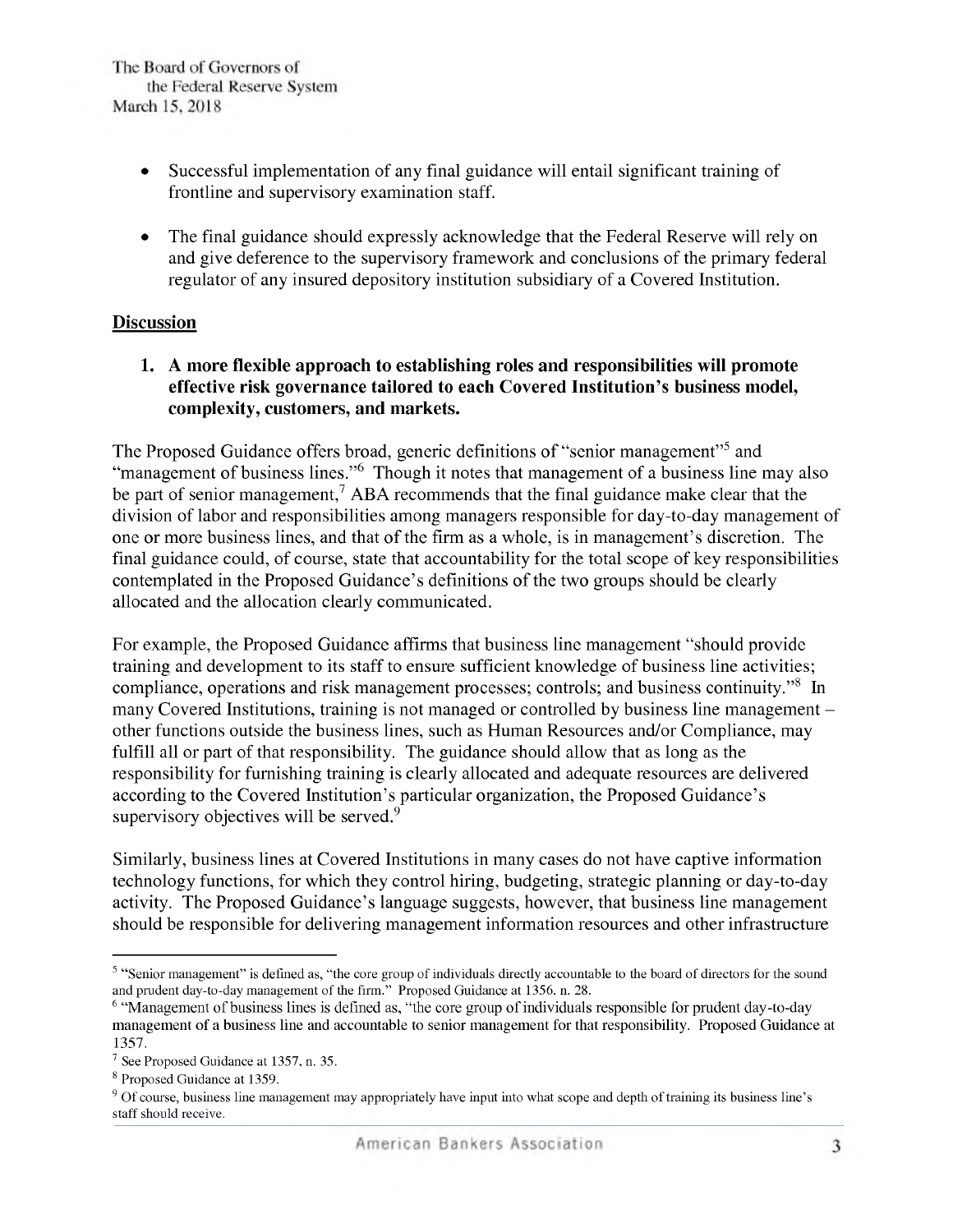*to their businesses.10 In many institutions, these admittedly critical goals will be shared responsibilities of business line management, support functions, and senior management outside one or all business lines.*

*In yet another example, the Proposed Guidance states that, "[b]usiness line management should regularly test to ensure the controls within its business line are functioning as expected and are effective in managing risks."11 Some Covered Institutions may more effectively implement testing and monitoring through control functions, such as independent risk management (IRM) or Compliance, rather than through business lines. As with other granular responsibilities of various parts of management, the key concern should be that accountability for the activity be clearly allocated and that appropriate resources, including personnel with appropriate knowledge, experience, and stature within the firm, be available to support successful risk management. The Proposed Guidance acknowledges as much in the discussion of risk management and control functions,12 and the final guidance as a whole should acknowledge the same logic.*

*This approach would appropriately permit different Covered Institutions to align management functions according to their respective business models, and also according to the talent and experience of their executives, whose mix of skills may support management structures different from those that fit other institutions.*

# *2. Central to any risk governance system should be appropriate recognition of the materiality of various risks, and the Proposed Guidance's language should be clarified to be consistent on this point.*

*In allocating time, attention, and resources across the businesses of financial institutions, professional risk executives are constantly concerned with the likelihood and potential magnitude13 of adverse events. Collectively these two factors establish the materiality of the risks in question. A misallocation of resources could potentially rise to the level of doing harm to an institution's safety and soundness by either overestimating or underestimating the risk of some part of its operations. In almost every case, failure to recognize the point that (in the context of a particular institution's business model, complexity, customers, and markets) some risks will be highly material and others immaterial (with many gradations in between) will inevitably lead to misallocation of resources of some degree. Among the more commonplace results could be unnecessarily high expense ratios, reduced profitability with no concurrent risk reduction,* and, potentially, *impairment* of the *institution's long-term strategic* position.

*It would be desirable to qualify the final guidance throughout to take into account the materiality of the risks in question. In any case, however, the final guidance should clearly state that assessing materiality of risk elements is a core aspect of effective risk management, and that effective governance may and should take appropriate account of the materiality of risks.*

*<sup>10</sup> See Proposed Guidance at 13 8.*

*<sup>11</sup> Proposed Guidance at 13 9.*

<sup>&</sup>lt;sup>12</sup> See Proposed Guidance at 1360, n.47 ["Other officers of the firm [besides the Chief Risk Officer] may oversee portions of *functions involved in risk management and control activities."].*

<sup>&</sup>lt;sup>13</sup> "Magnitude" in this context can be expressed in terms of the aggregate impacts on revenues, profits and losses, reputation, *strategic position, and other risk dimensions.*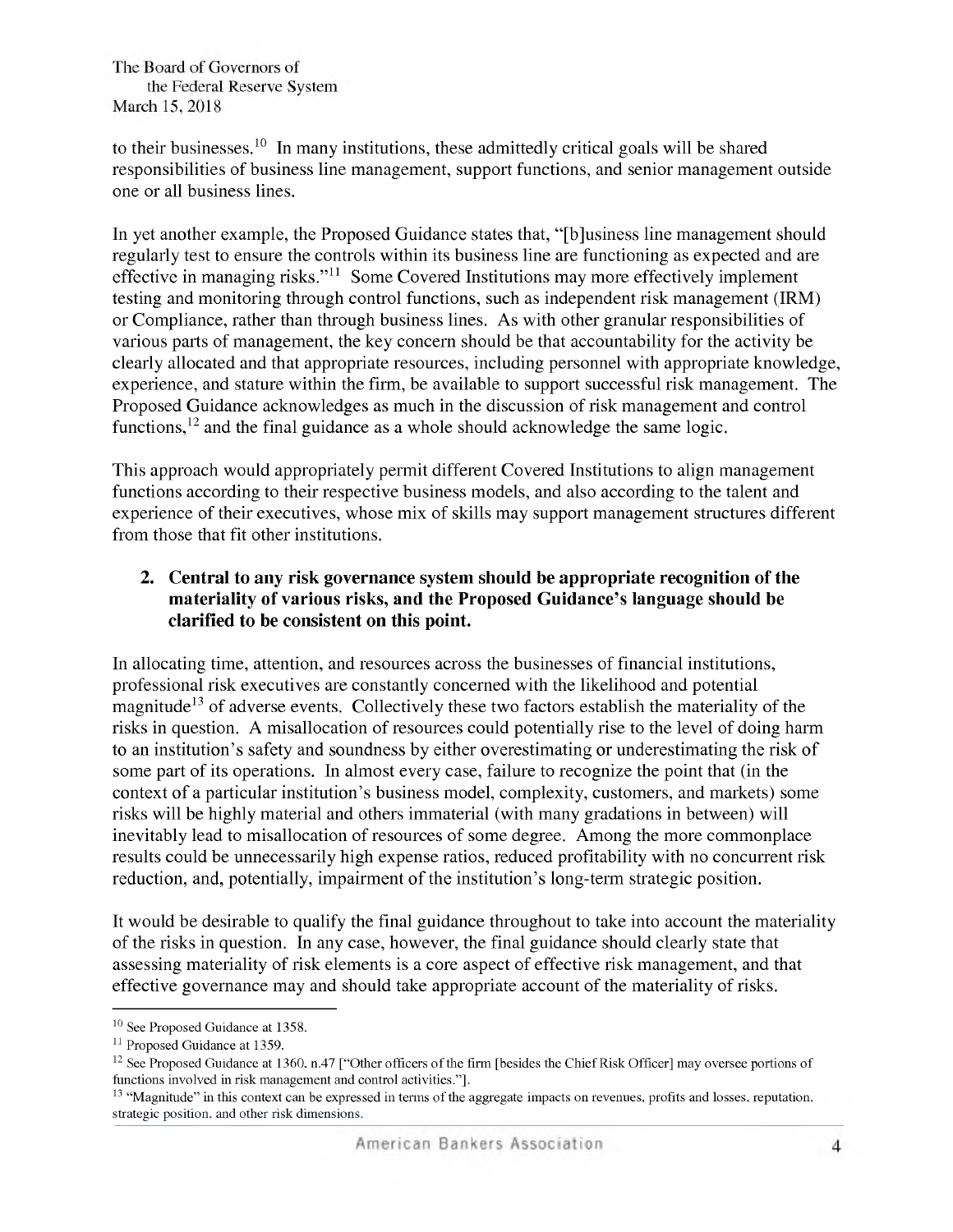*Though judging the materiality of risk will depend to some extent on the specific context, in general that judgment should take account of both the likelihood of an adverse impact on the institution's business or condition and the potential magnitude ofthat impact. Supervisors' assessment of an institution's risk governance should be aligned accordingly -risks, extant or emerging, that are not material should not adversely affect an institution's governance and controls rating. It would also be appropriate to note in the final guidance that a general acknowledgment that risk management should focus on material risks does not imply a materiality judgment concerning whether an institution should comply with statutory and regulatory requirements.14*

*Concerning one key aspect of the Proposed Guidance, the Federal Reserve should not treat as equally material all business lines of Covered Institutions that are subject to the Large Institution Supervision Coordinating Committee process (LISCC). The Proposed Guidance states that this treatment* is based on the "size, risk profile, and systemic importance" of these institutions.<sup>15</sup> Not *all business lines, even ofLISCC firms, represent "critical operations," however.16 Accordingly, it seems illogical to suggest that management of all business lines must take into account systemic importance. Moreover, the criterion for applying the business lines aspects of the Proposed Guidance to a particular business line of a non-LISCC Covered Institution is whether "a significant control disruption, failure, or loss event [with respect to that business line] could result in a material loss of revenue, profit, or franchise value, or result in significant consumer harm."17 By its terms, this aspect of the Proposed Guidance focuses on the materiality (as defined) of those business lines to the firm. The final guidance should conform its application to business lines of LISCC firms with this standard, which by protecting the safety and soundness of the institution will adequately protect financial stability generally, including, in the case of LISSC firms, their critical operations. Under final guidance thus clarified, a governance issue in a business line that is not material (under the standard already proposed for non-LISCC Covered Institutions) would not adversely affect the rating of any LISSC or non-LISSC firm.*

### *3. Some terminology in the Proposed Guidance seems inconsistent with a "principlesbased" guidance document.*

*Some of the terminology in the Proposed Guidance should be clarified to prevent misinterpretation. In many instances, the Proposed Guidance defines management's responsibility by stating that it must "ensure" that certain conditions exist or certain things happen. Here are some examples:*

<sup>&</sup>lt;sup>14</sup> Compliance testing and similar controls, however, can appropriately take a risk-based approach, i.e., concentrating relatively *more effort and resources on riskier products, activities, etc. and less on less-risky ones.*

*<sup>1</sup> See Proposed Guidance at 13 7.*

<sup>&</sup>lt;sup>16</sup> "Critical operations" as defined by the Federal Reserve, are those operations, including associated services, functions, and support, the failure or discontinuance of which, in the view of the firm or the Federal Reserve, would pose a threat to the financial *stability of the United States. See Proposed Guidance at 13 7.*

*<sup>17</sup> Proposed Guidance at 13 7.*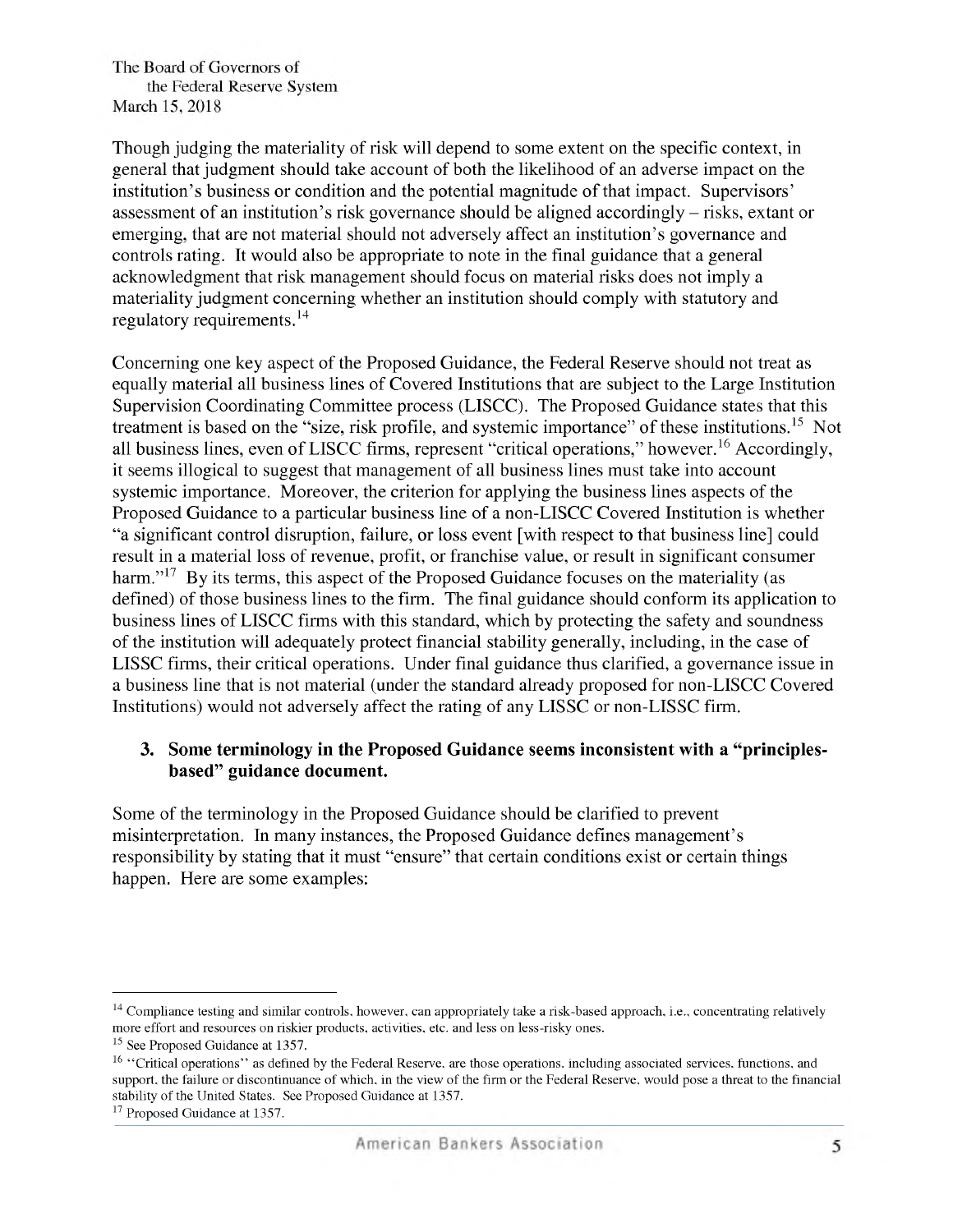- *• "ensure the business line has the appropriate system ofinternal control, and ensure accountability for operating within established policies and guidelines and in accordance with laws and regulations;"18*
- *• "ensure the firm's infrastructure, staffing, and resources are sufficient to carry out the firm's strategy and manage the firm's activities in a safe and sound manner, and in compliance with applicable laws and regulations,"19*
- *• "ensure effective communication and information sharing across the entire firm."20*

*Language of this nature could be interpreted as requiring that management or the board guarantee a particular outcome. Such an interpretation, besides being a practical impossibility, would be wholly inconsistent with the broad body of law defining responsibilities of directors and officers of corporations, which in turn forms the basis of corporate governance generally.*

*Though the language of the guidance (by its nature as guidance) is not intended to have legal consequences, in the context of governance, the implication of the current language is unnecessary and inappropriate. The final guidance could, for example, state that senior management responsibilities include "providing" appropriate resources to business lines for execution oftheir business plans in accordance with the firm's risk tolerance. Other terms likely will be appropriate in other contexts, but none should imply a guarantee of results.*

*More generically, to allow Covered Institutions some flexibility in designing their risk management and controls, the final guidance should provide that business line management may fulfill its responsibilities either alone or in conjunction with another organizational unit whose purpose is to assist a business line in fulfilling its risk management responsibilities. In such cases, the institution's risk policies and procedures could appropriately establish authority and accountability for each responsibility.21*

*Another point of concern is alternative uses of "emerging" versus "potential" risks. It is unclear that the Proposed Guidance means a distinction through this different terminology, but it does include* an explanation of the former: "emerging risks" include those that have yet to create a *material impact or would only arise during stressful or unlikely circumstances.22 It appears that any use ofthe term "potential risks" means essentially the same thing, and the final guidance should be clarified and made consistent.*

*In another example, the Proposed Guidance suggests that, "[b]usiness line management should reinforce balanced risk-taking and provide incentives for appropriate behaviors through talent*

*<sup>18</sup> Proposed Guidance at 13 4.*

*<sup>19</sup> Proposed Guidance at 13 7.*

*<sup>20</sup> Proposed Guidance at 13 7.*

 $21$  This approach is consistent with risk management guidelines previously adopted by the Office of the Comptroller of the *Currency. See 79 Red. Reg. at 4, 29 (September 11, 2014).*

<sup>&</sup>lt;sup>22</sup> Proposed Guidance at 1358, n. 38. It should be noted that this definition, like many other aspects of the Proposed Guidance, *should be considered in the context of materiality ofrisks (discussed above).*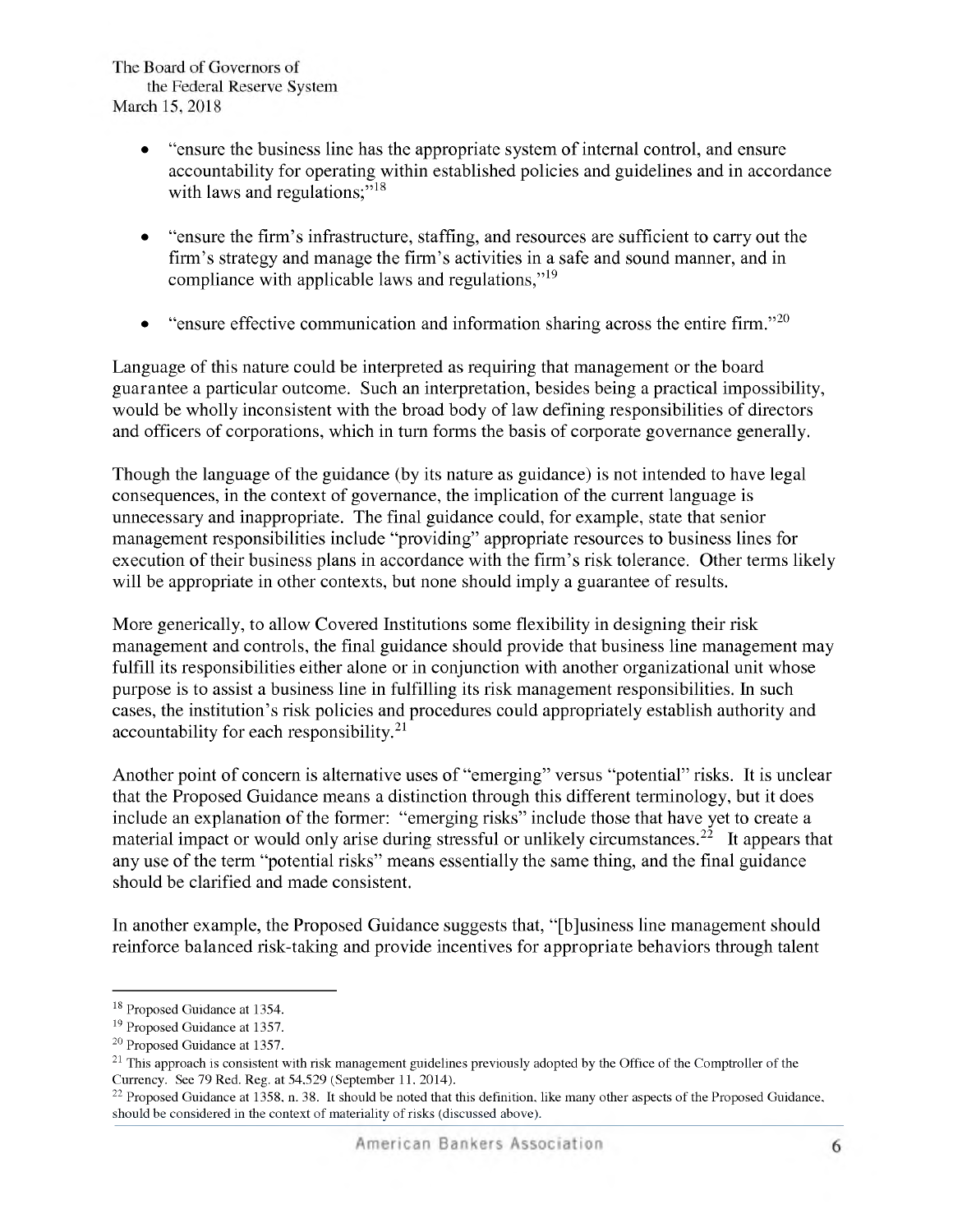*management processes, compensation arrangements, and other performance management processes.''[emphasis added]23 If, as appears from the context, the intention is to promote risk taking and behavior that align with the Covered Institution's strategic plan and risk tolerance, ABA recommends that the final guidance state the point accordingly. The Proposed Guidance's language may increase the risk of an unnecessarily subjective judgment, when the overall direction of the guidance is to promote consistency with the firm's risk tolerance.24*

*The Proposed Guidance states that, "[t]he standards [for all risk identification and measurement practices] at a firm should be dynamic, inclusive, and comprehensive."2 It is unclear what practical guidance this language provides to Covered Institutions. More importantly, it cannot fairly or reasonably be considered a standard that would form part of the basis for a Covered Institution's governance and controls rating. Acknowledging that many aspects of an institution's risk identification and measurement practices must be assessed, along with other matters, to arrive at a controls rating, this terminology should be deleted.*

## *4. The Proposed Guidance's language should be clarified to acknowledge that some exceptions to risk limits, such as those taking into account mitigating factors, can appropriately be made within business lines, subject to clear limits on business line management's authority to make such determinations.*

*The successful implementation of an institution's strategic plan and risk profile typically involves establishing parameters for individual managers' authority to approve transactions and other business actions. It is common practice among business organizations of all types and levels of complexity to include express delegations of authority to various levels of management in all parts ofthe firm. Covered Institutions may express a manager's authority to approve transactions and make other business decisions in terms of dollar limits, use or waiver of standard terms, and other parameters that define limits on managers' authority. The degree of risk a manager may be authorized to assume under delegations of management authority is part ofthe definition ofthe manager's level of responsibility, and a higher level of responsibility usually encompasses authority to assume a higher level of risk.*

*It is fully consistent with supervisory standards for risk governance, including the establishment of an overall risk tolerance and oversight by an independent risk management function, to allow business line managers authority to approve exceptions to specific policies and procedures, usually based on the presence of mitigating circumstances. In any institution, some degree of exception approval is central to business line managers' successful performance oftheir duties. The Proposed Guidance's language may, however, lead to some confusion concerning this common governance approach. Language such as, "Business line management should consult with senior management before allowing any exceptions to risk limits"26 suggests that delegation of exception approvals to business line management would draw supervisors' criticism. Similar*

*<sup>23</sup> Proposed Guidance at 13 9.*

 $24$  The use of a principles-based approach and the risk of subjective judgments underscores the importance of examiner training, *discussed below.*

*<sup>2</sup> Proposed Guidance at 1361.*

*<sup>26</sup> Proposed Guidance at 13 8.*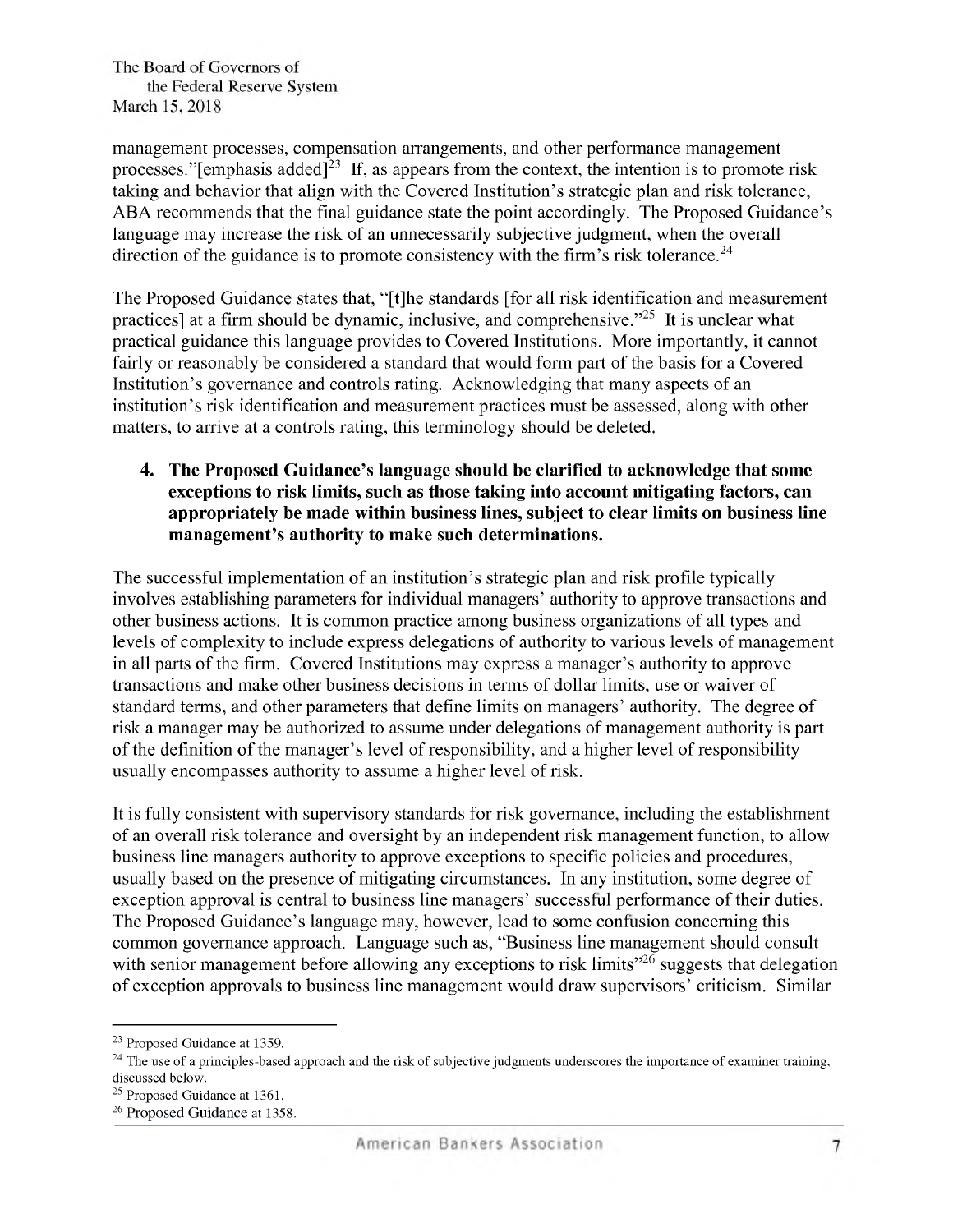*statements in the Proposed Guidance27 are likely to prove unnecessarily restrictive without contributing to prudent risk management. This language could be read to suggest that any approval of an exception to a policy, procedure, or other business direction must involve IRM and potentially the firm's ChiefRisk Officer.*

*An appropriate balance of effective risk control with efficient business line management is clearly* possible within the scope of the Proposed Guidance's objectives. The implementation of *a firm's approved risk tolerance and related policies and procedures can appropriately include delegations of authority to line management, including authority to approve exceptions to policies and procedures,, requiring in specified cases the review and concurrence of IRM. This approach could embrace clear limits on which exceptions require such concurrence and which exceptions business line management can make without it, such that all exception decisions were properly within the firm's approved risk tolerance. Similarly, business line management and IRM could track such exceptions through the institution's risk reporting framework. The final guidance should include revised language making clear that delegations of authority to business line management can include exception authority that, in appropriate cases, does not require involvement of IRM.*

*As with any exception authority involving risk limits, legal requirements and compliance matters would usually have distinct treatment. That is, policies concerning legal and compliance requirements would not include authority, at any level, to disregard such requirements in situations to which they apply. Although policies and procedures in this area often involve riskbased testing and other controls designed with materiality of the related risks in mind, exceptions to testing and similar policies should be treated with particular sensitivity and include the requisite involvement of legal, compliance, and other institution staff with appropriate expertise.*

*5. The Proposed Guidance should be clarified to acknowledge that risk management and controls for new products and services in a testing phase should have a scale appropriate to the scale of the test, rather than that required for a full-scale product or service.*

*A key element of banking organizations' health and business success is the ability continuously to evolve and innovate to meet customers' needs amid changing market conditions. Innovations are rarely successful, however, unless real-world testing and refinement play a role in the development process, market reception being the most demanding test. Banks will be more successful if they can test their ideas, refine and adjust them according to demonstrated customer preferences, and identify and resolve other problems, including attention to unforeseen compliance and risk management concerns. This can often be done more nimbly and satisfactorily in some type of pilot initiative before a full-scale program is deployed. ABA believes that supervisors should be enabled to encourage this aspect of product and service*

<sup>&</sup>lt;sup>27</sup> See Proposed Guidance at 1358 ["Business line management should subject any exceptions to risk limits to the firm's formal approval process."]; Proposed Guidance at 1360 ["The CRO or IRM should be involved in any proposal to waive or make exceptions to established risk limits, including on a temporary basis, should provide an assessment of any such proposal, and *should escalate the proposal to the board of directors as appropriate."].*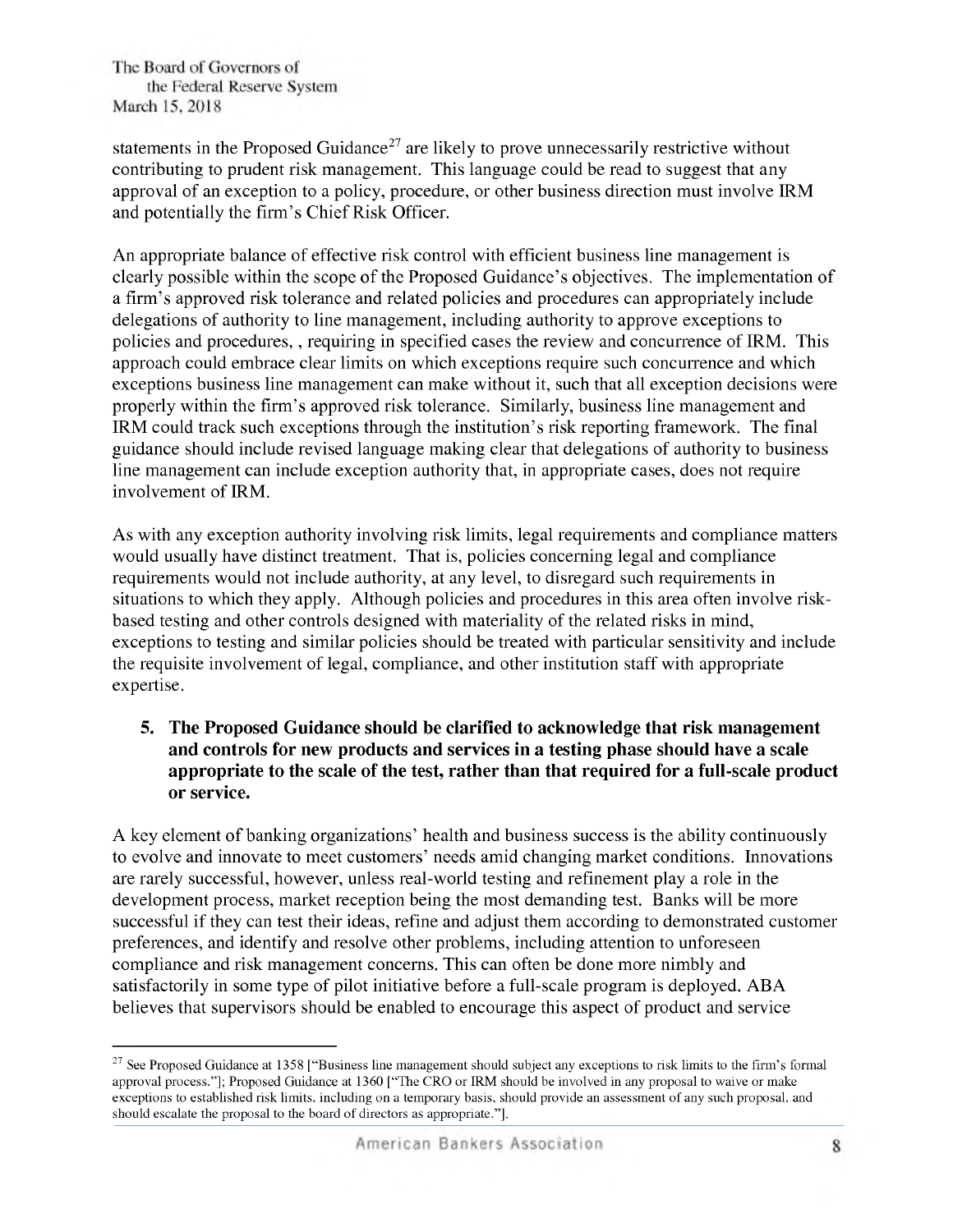*development. This would both facilitate adoption of new technological solutions (by permitting testing prior to full-scale commitment) and enhance risk management (by permitting discovery of unforeseen problems and learning prior to larger-scale commitment).*

*Complete development and deployment of risk management and controls ahead of other aspects of a product or service will likely result in misalignment and deficiencies in those controls. One goal of the testing phase is precisely the refined understanding of the new activity necessary to establishing effective controls and risk management. At best, trying to build at the start a full risk management and controls environment, suitable for a fully launched new product or service, will waste time, effort, and resources, while, instead, testing brings to light adjustments, and perhaps major changes, that full implementation will require.*

*The Proposed Guidance's current language may be interpreted to restrict this practical development approach. In particular, language addressing new business products and initiatives appears overly restrictive:*

*A firm should have policies and procedures for vetting new business products and initiatives. Risks from new businesses should be identified and captured in risk management governance, infrastructure, compliance, and processes before commencing the new business. Business line management should escalate to senior management any required changes or modifications to risk management systems or internal control policies and procedures arising from the adoption of a new business or initiative. Additionally, growth in the new business should be consistent with the firm's risk management capabilities.28*

*[Emphasis added.] The final guidance should include express language to the effect that testing and pilot programs require risk management and controls appropriately scaled to the test or pilot, and not the same level of risk management or controls appropriate to a full-scale business activity. Adding such clarity would in no way detract from an emphasis on risk management and controls appropriate to the scale of the test or pilot program, including measures of appropriate scale to provide consumer protection.*

# *6. The final guidance should be supported with intensive examiner training.*

*Assessing the effectiveness of governance (whether of boards of directors, senior management, or other management components) differs in many respects from other aspects of safety and soundness supervision, such as evaluating asset quality or compliance. Overall, because governance involves a series of business judgments, examiners must evaluate them as such. Thus, to achieve the Proposed Guidance's objectives and allow Covered Institutions to operate successfully, examiners should be equipped and trained accordingly. The Federal Reserve should focus on significant training efforts for its field examiners so that they understand and are comfortable with a revised, principles-based approach, under which managers at all levels exercise judgment in their business decisions. Furthermore, the Federal Reserve should ensure that examiners receive clear instruction as to how to apply the final guidance, specifically to*

*<sup>28</sup> Proposed Guidance at 13 8.*